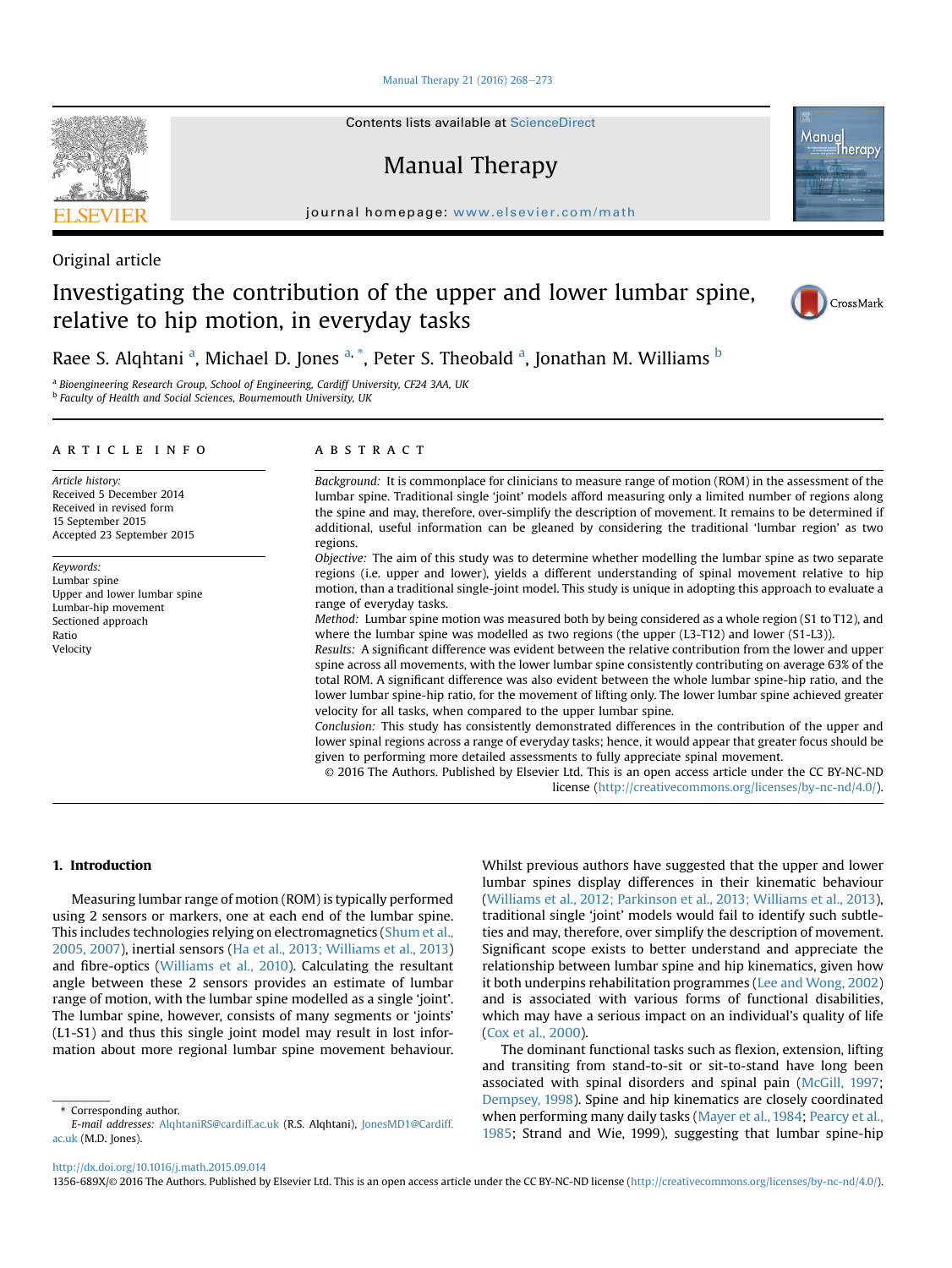disorders may affect functional tasks as well as the cardinal movements often employed in the clinic. Indeed, sit-to-stand and stand-to-sit activities are very regular daily tasks (Lomaglio and Eng, 2005), performed 60 times per day on average by working people [\(Dall and Kerr, 2010](#page-5-0)). The most important task that influences lumbar and hip kinematics is lifting objects from the floor, which is a common daily activity particularly amongst those working in jobs involving physical labour ([Shum et al., 2005](#page-5-0)).

A series of studies have previously focused on quantifying the relationship between the lumbar spine relative to hip motion, during everyday tasks (Paquet et al., 1994; [Lee and Wong, 2002;](#page-5-0) [Wong and Lee, 2004; Shum et al., 2005; Shum et al., 2007](#page-5-0)); however, in all cases the lumbar spine was only considered as a single region. More recently, authors have adopted multi-regional lumbar spine models across clinical populations [\(Williams et al., 2012,](#page-5-0) [2013\)](#page-5-0) and healthy subjects ([Leardini et al., 2011; Parkinson et al.,](#page-5-0) [2013\)](#page-5-0), identifying differences in regional contribution. No study has yet, however, considered a multi-regional lumbar spine model versus hip motion, across a series of everyday tasks. Such data would significantly assist in achieving a better understanding of lumbar spine kinematics, especially when supplemented by multiregional velocities [\(Shum et al., 2010](#page-5-0)), as the relative movement behaviour of the hip and its interaction with the lumbar spine has been suggested as being important ([Lee and Wong, 2002;](#page-5-0) [Sahrmann, 2002; O'Sullivan, 2005\)](#page-5-0). Clinical studies have previously confirmed differences in this ratio between those with and without back pain ([Shum et al., 2005, 2007](#page-5-0)), whilst alterations in this ratio affect the bending and compressive stresses on the lumbar spine [\(Dolan and Adams, 1993; Tafazzol et al., 2014](#page-5-0)).

Subsequently, this study investigated how the upper and lower lumbar regions contributed to spinal movement  $-$  relative to hip motion, when performing a range of everyday tasks. Comparison was drawn both to a traditional 'single-joint' measuring method, and to previous studies evaluating a single, everyday tasks (i.e. sitto-stand).

## 2. Methods

#### 2.1. Participants

Fifty-three male participants were recruited from Cardiff University (age = 29.4  $\pm$  6.5 years; mass = 75.3  $\pm$  16.4 kg; height  $= 1.69 \pm 0.15$  m). No participants had a history of lower extremity problems or spinal pain, surgery, rheumatological or neurological disorders. All participants provided written informed consent prior to data collection. The study was approved by the Cardiff School of Engineering Ethics Committee.

## 2.2. Instrumentation

Data describing lumbar spine and hip kinematics were collected using four tri-axial accelerometers (THETAMetrix, Waterlooville, UK), each with a 24  $mm<sup>2</sup>$  footprint. Each sensor was then placed, using double-sided tape, over the spinous processes of S1, L3, T12 and the lateral aspect of the right thigh, mid-way between the lateral epicondyle and greater trochanter on the iliotibial band (ITB) ([Fig. 1\)](#page-2-0). Each accelerometer provided axial acceleration data pertaining to absolute orientation (tilt), with respect to gravity. Sensors were wired together in a 'daisy chain' arrangement and connected to a PC, running data collection software via USB. Data were captured at 30 Hz using the supplied 3A sensor software (THETA-Metrix, Waterlooville, UK), and stored for retrospective processing. This system has been found previously to have excellent repeatedmeasures reliability relating to spinal movement analysis, with the intraclass correlation coefficient ranging from 0.88 to 0.99, and a

standard error of measurement ranging from 0.4 $^{\circ}$  to 5.2 $^{\circ}$  [\(Alqhtani](#page-4-0) [et al., 2015](#page-4-0)).

# 2.3. Procedure

Participants' height and weight were determined prior to sensor attachment. Participants completed a warm up exercise, which included flexion, extension and rotation of the trunk, and then a period of sensor familiarisation for the participants. Prior to starting the actual trial, participants were asked to do one trial to familiarise themselves with the experimental procedure. Each participant stood barefoot on assigned markers and focused on a wall marker, set at a height of 2 m, with arms relaxed by their side. Participants were asked to complete forward bending, backward bending, lifting an object (wooden box with handles weighing 3 kg) from the floor and returning to a standing position, moving from stand to sit on a stool and then returning to standing. No further instructions on how to move were provided.

#### 2.4. Data analysis

Raw data were transferred to MATLAB (MathWorks Inc, Natick, MA) and filtered at 6 Hz (low-pass, Butterworth) to remove high frequency noise [\(Scholz et al., 2001](#page-5-0)). Sagittal plane absolute angles for each sensor were determined, with respect to gravity and regional ROM was defined as the relative motion between adjacent distal and proximal sensors (relative angles). The whole lumbar spine was defined as the relative angle between the S1 and T12 sensors. The upper lumbar spine (ULS) was defined as the relative angle between the T12 and L3 sensors, and lower lumbar spine [\(Mills et al., 2007](#page-5-0)) as the relative angle between the L3 and S1 sensors. As the whole lumbar spine consists of six spinal joints and the ULS and LLS only three spinal joints, the regions were normalised per segment (i.e. the WLS kinematics divided by six and ULS and LLS kinematics divided by three). This normalisation enabled comparisons between the regions to be possible. The kinematics of ROM was determined as relative angle across time and angular velocity calculated by 5-point differentiation of the ROM-time data ([Williams et al., 2013](#page-5-0)). The ratios of lumbar-to-hip motion for each region (ULS, LLS and WLS) were determined for each task. Therefore, the dependent variables for this study were ROM, peak velocity (negative and positive) and lumbar-hip ratio.

As this study aimed to evaluate the contribution of ULS and LLS relative to hip motion, an ANOVA was used to test for differences between the WLS, ULS and LLS (SPSS ver. 20). Post-hoc analysis was applied using the Tukey procedure to determine the location of any differences. Statistical significance was accepted at the 5% level for all tests.

# 3. Results

# 3.1. ROM

The mean (SD) ROM (normalised per segment) are presented in [Table 1.](#page-2-0)

There was a significant difference in the ROM displayed by the ULS compared with the WLS for flexion, lifting and sit-to-stand ([Table 2\)](#page-2-0). Significant differences were also present between the LLS and WLS for flexion and lifting [\(Table 2](#page-2-0)).

A significant difference was evident between the relative contribution from the LLS and ULS across all movements ([Table 2\)](#page-2-0), with the lower lumbar spine consistently contributing on average 63% of the total ROM ([Fig. 2](#page-3-0)).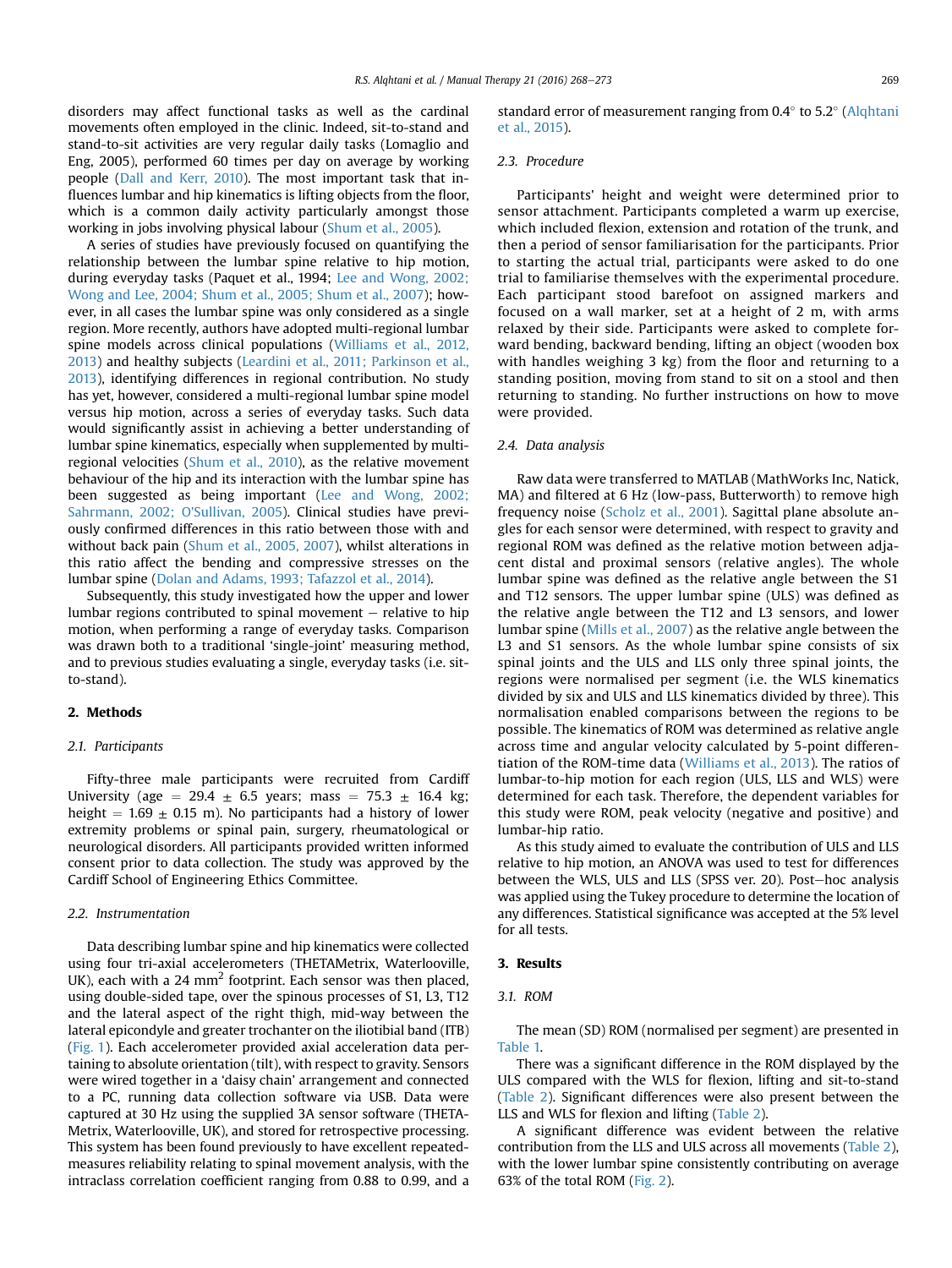<span id="page-2-0"></span>

Fig. 1. Schematic representation of the three spinal sensors, over processes T12, L3 and S1. A fourth sensor was placed on the lateral aspect of the thigh, midway between the lateral epicondyle and greater trochanter on the iliotibial band (ITB). (a) Standing, (b) sitting.

#### Table 1

Contribution of the whole (WLS), upper (ULS) and lower (LLS) lumbar spinal regions. Range of motion data it presented as the normalised mean (degrees), with the standard deviation in parentheses.

| Tasks        | WLS/6       | ULS/3       | LLS/3       |
|--------------|-------------|-------------|-------------|
| Flexion      | 9.8(2.4)    | 7.7(3.4)    | 12.0(4.4)   |
| Extension    | $-4.1(2.6)$ | $-2.8(3.5)$ | $-5.6(4.3)$ |
| Lifting      | 9.3(2.7)    | 7.2(3.3)    | 11.8(4.6)   |
| Stand-to-sit | 7.3(2.8)    | 5.6(3.3)    | 9.0(4.9)    |
| Sit-to-stand | 7.3(3.1)    | 5.4(3.4)    | 8.9(4.9)    |

#### Table 2

The p-values describing the statistical difference in range of motion data between the ULS, LLS and WLS segments (UL  $=$  3, LL  $=$  3 and WL  $=$  6 segments) for each anatomical region, during a range of tasks. Statistical significance defined as  $p < 0.05$ , with significant data identified using an<sup>\*</sup>

| Segments           | Flexion     | Extension | Lifting   | Stand-to sit | Sit-to stand |
|--------------------|-------------|-----------|-----------|--------------|--------------|
| $ULS/3$ vs $LLS/3$ | $< 0.001$ * | $< 0.01*$ | $< 0.01*$ | $< 0.01$ *   | $< 0.001$ *  |
| ULS/3 vs WLS/6     | $.006*$     | .191      | $.009*$   | .070         | .037         |
| LLS/3 vs WLS/6     | $.006*$     | .058      | $.002*$   | 073          | .109         |

## 3.2. Ratio

The mean (SD) peak hip-lumbar ratio per segment ROM is displayed in [Table 3](#page-3-0).

A significant difference was evident between the WLS-hip ratio and the LLS-hip ratio for the movement of lifting only. No differences were noted for the WLS-hip and ULS-hip ratio. There were significant differences between the ULS-hip and LLS-hip ratio for all movements except extension ([Table 4\)](#page-3-0).

# 3.3. Velocity

Mean (SD) peak velocity for each spinal region is presented in [Table 5.](#page-3-0)

A significant difference was evident between the WLS and LLS peak velocity, but only for flexion. There were significant differences between the ULS and WLS for peak velocity for stand-to-sit and lifting. No other tasks demonstrated 'per segment' peak velocity differences. Significant differences were determined between the ULS and LLS for peak velocity during all tasks, with the exception of positive velocity during extension and negative velocity during lifting [\(Table 6](#page-3-0)). The LLS achieved greater velocity for all tasks when compared to the ULS with the magnitude of difference ranging from 37% to 63% greater [\(Fig. 2](#page-3-0)).

## 4. Discussion

This study used a novel methodology to investigate the ratio of normalised lumbar motion, relative to hip motion. The results demonstrate few differences between each of the WLS, ULS and LLS versus hip motion, suggesting that either model may be effective in exploring lumbar spine-hip ratios. Previous studies have explored lumbar spine-hip ratios using a WLS model, with some reporting slightly higher ratios for sit-to-stand and stand-to-sit [\(Shum et al.,](#page-5-0) [2005](#page-5-0)). Furthermore, our data indicates a proportionally greater WLS contribution to extension (than the hip) as compared to other studies ([Lee and Wong, 2002; Wong and Lee, 2004\)](#page-5-0), which may be due to different patient characteristics or due to a lower mean age, resulting in greater lumbar flexibility as displayed by the differences in lumbar extension ROM [\(Lee and Wong, 2002; Wong and](#page-5-0) [Lee, 2004](#page-5-0)).

Despite the lack of difference between the WLS, and the combined ULS-LLS models, there were differences between the ULS and LLS that suggest the relationships between the hip and these specific lumbar regions are functionally different and unique. LLShip ratios were consistently higher than the ULS-hip ratios, due to the greater LLS ROM. This suggests that the relationship between the separate regions of the lumbar spine and hip were not equivocal and should be explored individually to appreciate the differences in kinematic behaviour.

The calculation of ratios in this manner provides insight only to the relationship of the terminal ranges, not the through range phases. Angle-angle plots can provide a description of where the ROM of each region is plotted against one another, thereby revealing further insights into kinematic behaviour. [Fig. 3](#page-4-0) illustrates the WLS plotted against the hip and the ULS-hip and LLS-hip plots for comparison (the straight-line represents a 1:1 ratio for comparison). If a WLS model was used, the behaviour would demonstrate that the hip and WLS move at a similar time and rate throughout the movement phase i.e. broadly correlating with the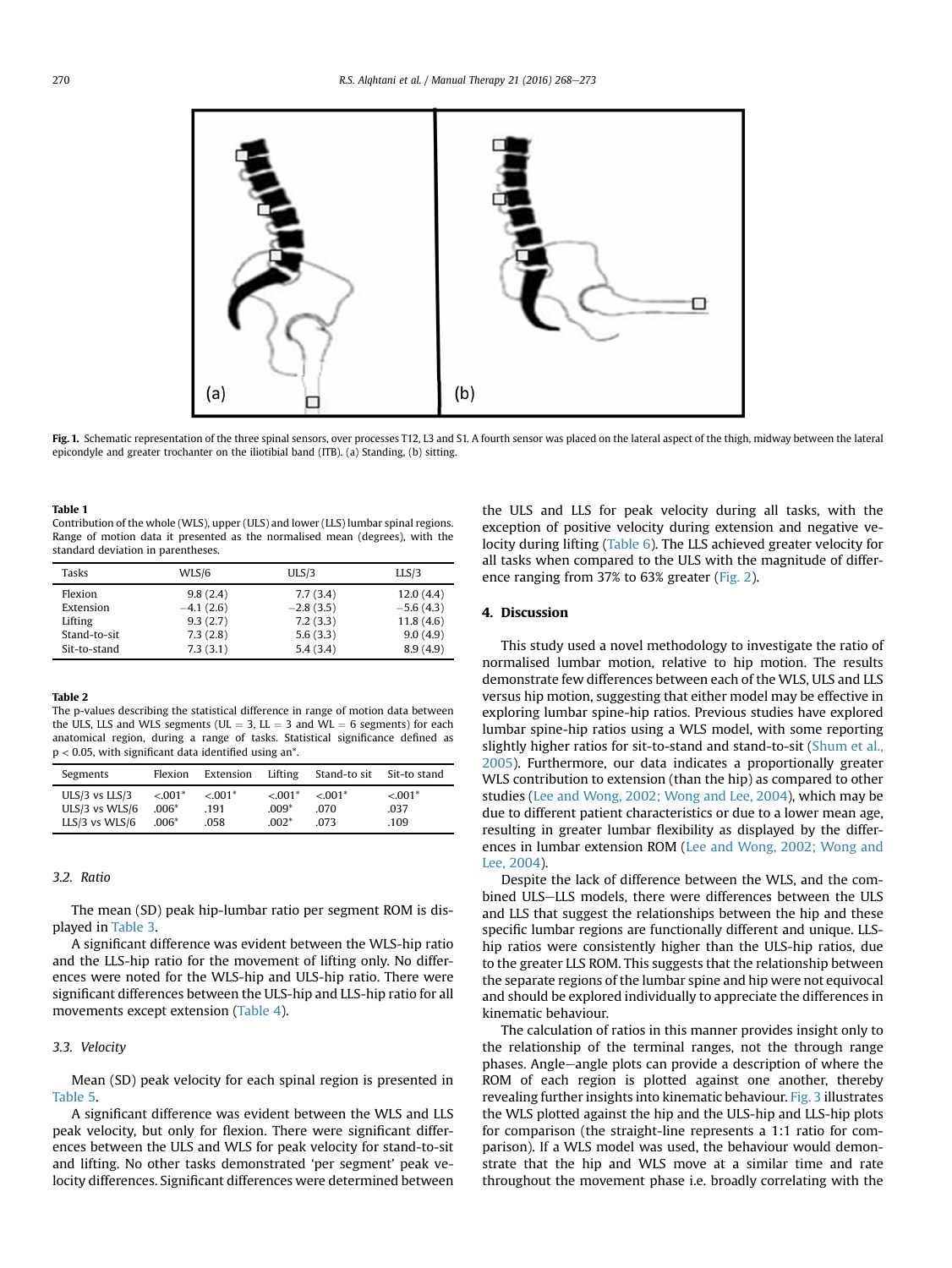<span id="page-3-0"></span>

Fig. 2. Relative contributions of the upper lumbar (UL) and lower lumbar (LL) spinal regions during a series of everyday tasks.

#### Table 3

The ratio of normalised ROM data for ULS, LLS and WLS, versus hip ROM data (degrees). The standard deviation is presented in parentheses.

| Tasks        | (WLS/6)/Hip | (ULS/3)/Hip | (LLS/3)/Hip |
|--------------|-------------|-------------|-------------|
| Flexion      | 0.2(0.1)    | 0.16(0.1)   | 0.25(0.1)   |
| Extension    | 0.3(1.5)    | 0.2(1.1)    | 0.5(2.3)    |
| Lifting      | 0.16(0.1)   | 0.1(0.1)    | 0.2(0.1)    |
| Stand-to-sit | 0.1(0.1)    | 0.1(0.1)    | 0.16(0.1)   |
| Sit-to-stand | 0.1(0.1)    | 0.1(0.1)    | 0.16(0.1)   |

## Table 4

A statistical evaluation of the differences in ratio per segment for normalised ROM to hip ROM. Statistical significance defined as p < 0.05, with significant data identified using an\*.

| Segments                       | <b>Flexion</b> | Extension | Lifting   | Stand-to<br>sit | Sit-to<br>stand |
|--------------------------------|----------------|-----------|-----------|-----------------|-----------------|
| $(ULS/3)/Hip$ vs $(LLS/3)/Hip$ | $< 0.01*$      | .556      | $< 0.01*$ | $004*$          | $< 0.002*$      |
| (WLS/6)/Hip vs (ULS/3)/Hip     | $.093*$        | .910      | 077       | 234             | .154            |
| $(WLS/6)/Hip$ vs $(LLS/3)/Hip$ | $.093*$        | .809      | $041*$    | 234             | .260            |

aforementioned straight grey line; however, the regional breakdown shows a significantly greater contribution from the hip, especially in the early phase of the motion for the LLS, where it is more even in the same phase of motion for the ULS. Such behaviour would not be visible with a WLS model.

The findings from the current study suggests that regional breakdown of the lumbar spine is also important regarding velocity. Differences between the WLS and regional spinal models were detected, as were differences between the LLS and ULS. This suggests that the ULS and LLS are functionally different for the higher order kinematics also. The velocities determined in this study were

# Table 5

Velocity per segment (degrees/s) of ULS, LLS and WLS segments during four tasks.

| Tasks velocities |           | WLS/6     | ULS/3    | LLS/3     |
|------------------|-----------|-----------|----------|-----------|
| Flexion          | $+ve$ vel | 8.6(2.8)  | 7.5(2.9) | 10.5(4.7) |
|                  | -ve vel   | 8.3(3.4)  | 7.4(3.3) | 9.6(4.5)  |
| Extension        | $+ve$ vel | 5.4(3.0)  | 4.9(3.0) | 6.1(4.3)  |
|                  | -ve vel   | 4.6(2.8)  | 3.9(2.9) | 5.5(4.1)  |
| Lifting          | $+ve$ vel | 10.0(3.4) | 8.4(3.9) | 10.5(4.7) |
|                  | -ve vel   | 9.3(3.1)  | 7.3(3.3) | 9.6(4.5)  |
| Stand-to-sit     | $+ve$ vel | 9.7(3.3)  | 5.5(2.5) | 9.0(4.9)  |
|                  | -ve vel   | 5.9(3.4)  | 3.3(1.4) | 5.4(3.2)  |
| Sit-to-stand     | $+ve$ vel | 4.3(2.2)  | 3.1(1.9) | 5.5(3.5)  |
|                  | -ve vel   | 7.5(3.3)  | 5.6(2.8) | 9.2(5.0)  |

#### Table 6

The significant difference (p-value) considering velocity between the ULS, LLS and WLS segments for each anatomical region during four tasks. Statistical significance defined as  $p < 0.05$ , with significant data identified using an\*.

| Segments       |       | Flexion   | Extension | Lifting | Stand-to<br>sit | Sit-to<br>stand |
|----------------|-------|-----------|-----------|---------|-----------------|-----------------|
| $+ve$ velocity |       |           |           |         |                 |                 |
| ULS/3          | LLS/3 | $< 0.01*$ | .228      | $.021*$ | $< 0.01$ *      | $< 0.01*$       |
|                | WLS/6 | .246      | .771      | .110    | $< 0.01$ *      | .082            |
| LLS/3          | WLS/6 | $.019*$   | .602      | .779    | .600            | $< 0.060*$      |
| -ve velocity   |       |           |           |         |                 |                 |
| ULS/3          | LLS/3 | $.011*$   | $.039*$   | .091    | $.001*$         | $.001*$         |
|                | WLS/6 | .421      | .535      | $.029*$ | $< 0.01$ *      | .054            |
| LLS/3          | WLS/6 | .218      | .346      | .919    | < 637           | < 067           |

slightly greater than those reported in other studies for movements at natural speeds ([Shum et al., 2005; Williams et al., 2013](#page-5-0)). These differences may be due to differences in characteristics of the sample, such as age (younger in the current study), sex (male in the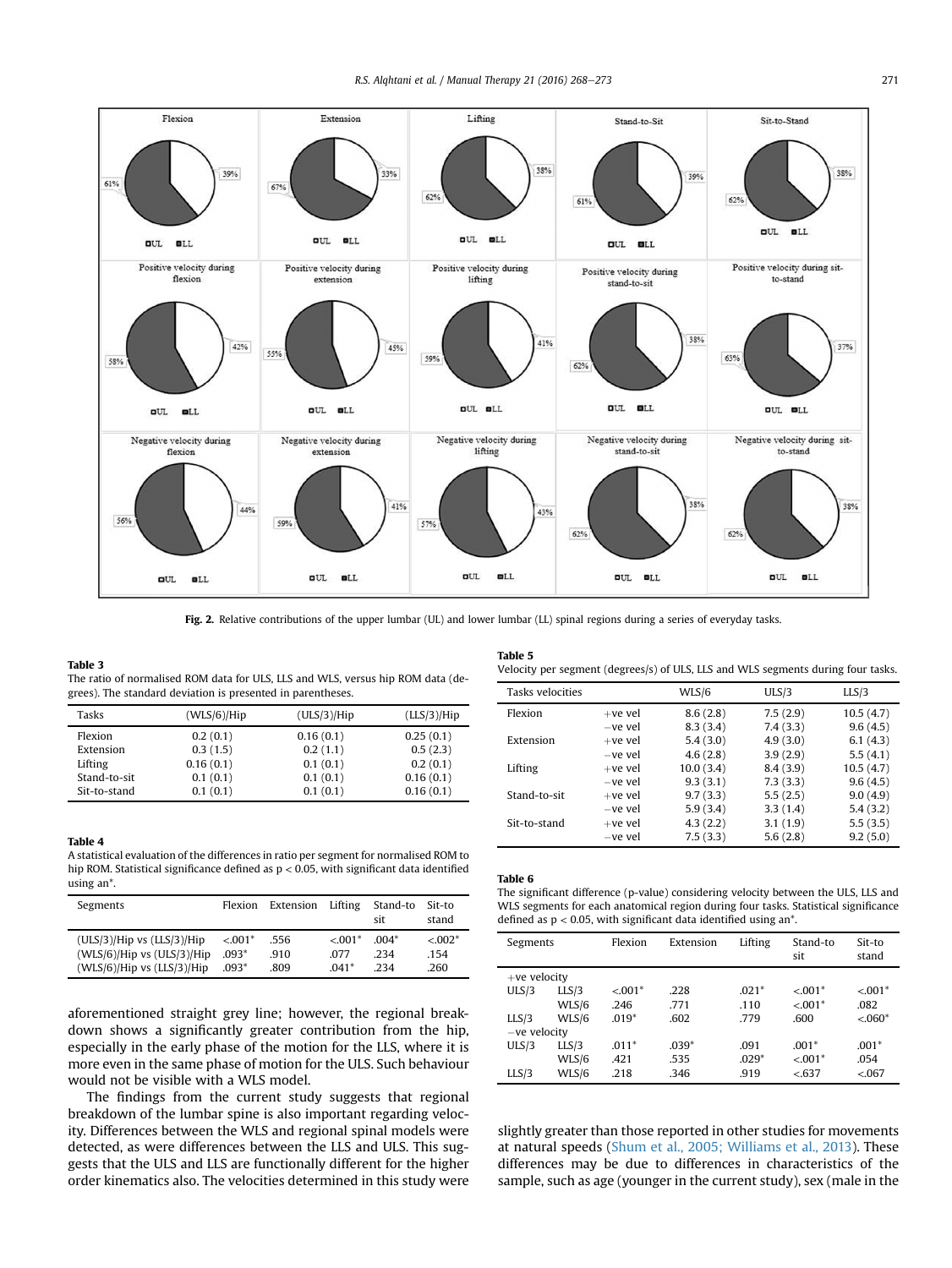<span id="page-4-0"></span>

Fig. 3. The phase relationship of the lumbar spine to hip movement, with the grey line representing a sustained 1:1 relationship. These figures represent the movement phase of the WLS (a), ULS (b) and LLS (c), relative to the hip.

current study) and the presence of pain ([Williams et al., 2013\)](#page-5-0). The additional information gained from the regional breakdown of the lumbar spine identified that the LLS consistently moved at greater velocities. The authors are not aware of this having previously reported in the literature, though this is important since it suggests a non-even split of velocity throughout the ULS and LLS, a finding masked by a traditional single segment model.

This study also investigated the contribution of the ULS and LLS regions, relative to hip motion, when performing a range of everyday tasks. Modelling the lumbar spine as two distinct regions identified differences in the normalised (i.e. per-segment) ROM, with the LLS contribution greater than ULS by at least 2.4 $^{\circ}$ , and WLS by 1.5°, over all tasks. ROM percentages per LLS segment were greater than ULS over all five tasks ([Fig. 2](#page-3-0)). Hence, it was evident that modelling the WLS underestimated the LLS motion by as much as 37%, and over-estimated the ULS motion by as much as 45%. Whilst this finding is in agreement with previous studies [\(Williams](#page-5-0) [et al., 2010; Leardini et al., 2011; Williams et al., 2012; Parkinson](#page-5-0) [et al., 2013; Williams et al., 2014\)](#page-5-0), the current study was the first to adopt a method of normalisation to enable a quantitative comparison. The findings are consistent with studies adopting stereoradiography [\(Pearcy et al., 1985\)](#page-5-0) and cadaveric testing ([Yamamoto](#page-5-0) [et al., 1989](#page-5-0)), contributing to the increasing body of evidence that suggests a non-uniform breakdown of ROM contribution for the lumbar segments. Subsequently, this indicates that simply modelling the lumbar spine as a whole region may omit some important kinematic information, and under-estimate the LLS contribution.

The findings of the current study have important clinical ramifications. Clinicians are beginning to advocate the assessment of two separate functional regions within the lumbar spine ([O'Sullivan, 2005; Dankaerts et al., 2006\)](#page-5-0), with the belief that these are functionally individual. This study confirms that indeed there are functional differences in the ROM of lumbar spine models, and velocity of motion during a range of functional tasks and provides support for the use of a more detailed spinal kinematic model. Greater contributions to motion from the lower lumbar spine, as well as greater movement velocities, may help to explain increased prevalence of low back pain or pathological change in this spinal region more than the upper lumbar [\(Biering-Sørensen, 1983;](#page-5-0) [Beattie et al., 2000](#page-5-0)). Usually, greater degeneration takes place in the lower lumbar spinal segments [\(Twomey and Taylor, 1987;](#page-5-0) [Quack et al., 2007](#page-5-0)) and it is assumed that this is due to greater mechanical stress upon this region (Adams and Hutton, 1983). Assessment of the lumbo-pelvic rhythm has also been suggested during clinical assessment of the back ([O'Sullivan, 2005](#page-5-0)), as the hip motion effects the resultant bending stresses [\(Dolan and Adams,](#page-5-0) [1993](#page-5-0)) and muscle activities, as well as the forces acting on the lumbar spine ([McGill et al., 2000; O'Sullivan et al., 2002; Kaminska](#page-5-0) [et al., 2010](#page-5-0)). Insights into lumbo-pelvic rhythm can be afforded through the determination of ratios and angle-angle plots, and this study provides novel detail regarding the regional spinal ratios.

This study provides further evidence for the separation of the whole lumbar spine into smaller regional sections, as suggested previously ([Parkinson et al., 2013\)](#page-5-0), to truly determine detailed kinematic information for the lumbar spine.

Limitations of the current study include a single sex population preventing the extrapolation of the findings to females. The sample was representative of a young non-impaired population and findings relating to more elderly, or those in pain or impaired, may differ from the current findings. Analysis was limited to the sagittal plane and more detailed 3-dimensional kinematics would provide detail regarding out of plane motions.

# 5. Conclusion

The findings of the current study suggest modelling the lumbar spine as two distinct regions demonstrates normalised kinematic differences compared to treating the lumbar spine as a whole. It is evident that modelling the lumbar spine as a whole entity underestimates the contribution from the LLS and over-estimates the contribution from the ULS. This suggests that to model the lumbar spine as a whole may omit some important kinematic information. Clinicians should be aware of the differences between the regions to better inform their clinical assessment of the lumbar spine.

## References

- [Adams M, Hutton W. The mechanical function of the lumbar apophyseal joints.](http://refhub.elsevier.com/S1356-689X(15)00188-5/sref1) Spine 1983:8(3):327-[30](http://refhub.elsevier.com/S1356-689X(15)00188-5/sref1).
- [Alqhtani RS, Jones MD, Theobald PS, Williams JM. Reliability of an accelerometer](http://refhub.elsevier.com/S1356-689X(15)00188-5/sref3)[based system for quantifying multiregional spinal range of motion. J Manip](http://refhub.elsevier.com/S1356-689X(15)00188-5/sref3) [Physiol Ther 2015;38\(4\):275](http://refhub.elsevier.com/S1356-689X(15)00188-5/sref3)-[81.](http://refhub.elsevier.com/S1356-689X(15)00188-5/sref3)
- [Beattie PF, Meyers SP, Stratford P, Millard RW, Hollenberg GM. Associations between](http://refhub.elsevier.com/S1356-689X(15)00188-5/sref5) [patient report of symptoms and anatomic impairment visible on lumbar](http://refhub.elsevier.com/S1356-689X(15)00188-5/sref5) [magnetic resonance imaging. Spine 2000;25\(7\):819](http://refhub.elsevier.com/S1356-689X(15)00188-5/sref5)-[28.](http://refhub.elsevier.com/S1356-689X(15)00188-5/sref5)